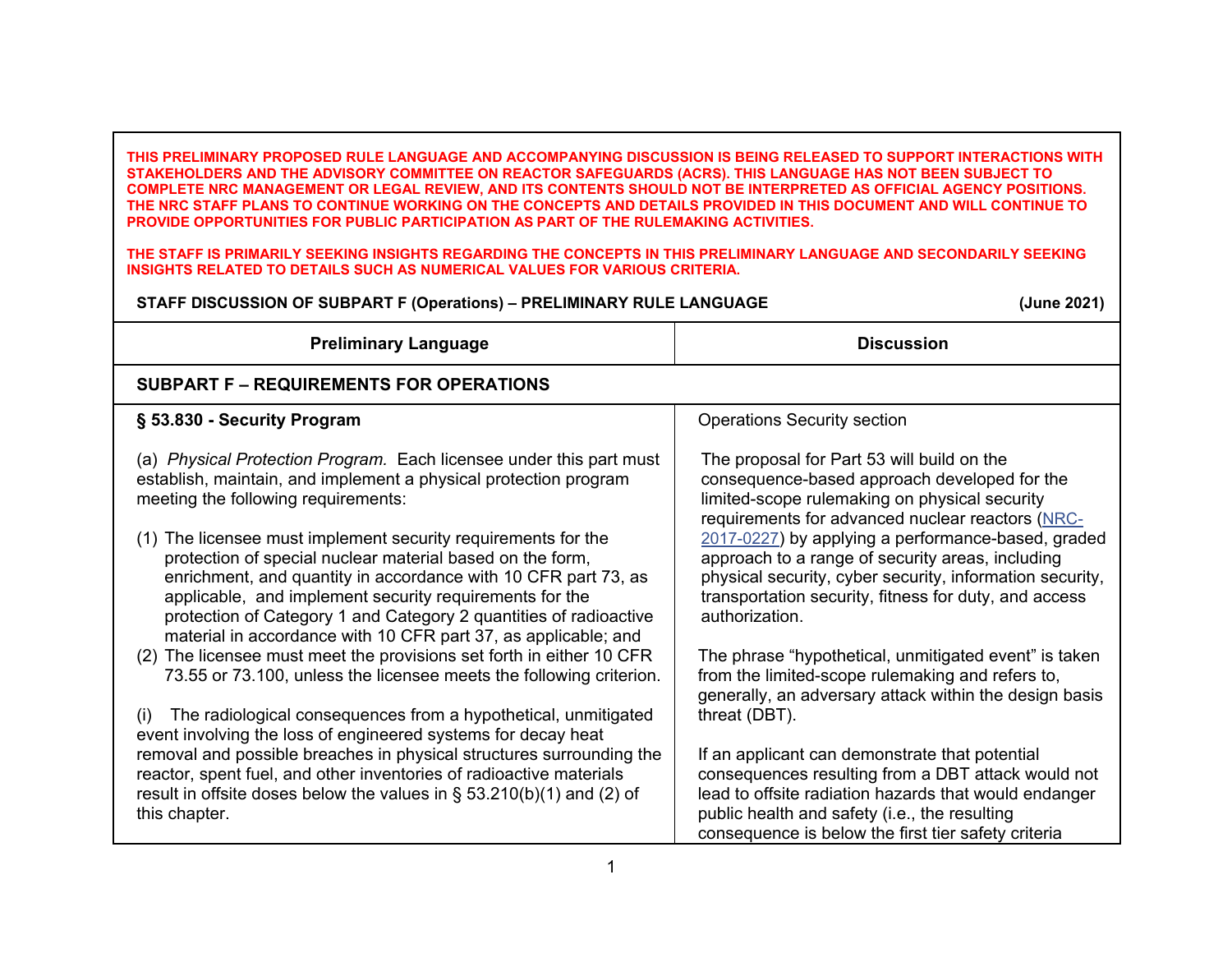| (ii) The licensee must perform a site-specific analysis to<br>demonstrate that the criterion in $\S$ 53.830(a)(2)(i) is met. The<br>licensee must maintain the analysis [consistent with the requirements<br>for maintaining licensing basis information in Subpart I, currently<br>under development] until the permanent cessation of operations<br>under $\S$ 53.XXX. | defined in $\S$ 53.210(b)) then the DBT of radiological<br>sabotage would not be applicable.<br>The criterion aligns with the values used in the first-<br>tier safety criteria for unplanned events in Subpart B<br>of the preliminary proposed rule language for Part 53.<br>Where the criterion is met, the resulting physical<br>protection requirements will be those for protection of<br>material SNM Cat III and Cat II (SSNM Cat I, if<br>applicable) and Cat 1 and Cat 2 material.<br>For those not able to meet the criterion, the rule text<br>proposed will permit the applicant/licensee to choose<br>one of two paths to provide physical protection. One<br>is the current set of requirements in 10 CFR 73.55,<br>which would include the ongoing limited scope<br>rulemaking that provides pre-determined alternatives.<br>The other is the performance-based preliminary<br>proposed new rule (10 CFR 73.100) in the Part 53<br>rulemaking, if approved by the Commission. |
|--------------------------------------------------------------------------------------------------------------------------------------------------------------------------------------------------------------------------------------------------------------------------------------------------------------------------------------------------------------------------|-----------------------------------------------------------------------------------------------------------------------------------------------------------------------------------------------------------------------------------------------------------------------------------------------------------------------------------------------------------------------------------------------------------------------------------------------------------------------------------------------------------------------------------------------------------------------------------------------------------------------------------------------------------------------------------------------------------------------------------------------------------------------------------------------------------------------------------------------------------------------------------------------------------------------------------------------------------------------------------------------|
| (b) Fitness for Duty. Each licensee under this part must establish,<br>maintain, and implement a fitness for duty (FFD) program that meets<br>the requirements in 10 CFR part 26.                                                                                                                                                                                        | Consistent with the approach followed for advanced<br>reactors physical security, the advanced reactor<br>fitness for duty program will be implemented via<br>applicable sections in 10 CFR Part 26.                                                                                                                                                                                                                                                                                                                                                                                                                                                                                                                                                                                                                                                                                                                                                                                          |
| (c) Access Authorization. Each licensee under this part must<br>establish, maintain, and implement an Access Authorization program<br>that meets the requirements in 10 CFR 73.120 if the criterion in<br>$\S$ 53.830(a)(2)(1) is met, or $\S$ 73.56, if the criterion is not met.                                                                                       |                                                                                                                                                                                                                                                                                                                                                                                                                                                                                                                                                                                                                                                                                                                                                                                                                                                                                                                                                                                               |
| (d) Cyber Security. Each licensee under this part must establish,<br>maintain, and implement a cyber security program that meets the<br>requirements in 10 CFR 73.110.                                                                                                                                                                                                   | Consistent with the approach followed for advanced<br>reactors physical security, the advanced reactor cyber<br>security requirements will be proposed in a new 10<br>CFR Part 73 section as part of the Part 53<br>rulemaking.                                                                                                                                                                                                                                                                                                                                                                                                                                                                                                                                                                                                                                                                                                                                                               |
| (e) Information Security. Each licensee under this part must<br>establish, maintain, and implement an information protection system<br>that meets the requirements of 10 CFR 73.21, 73.22, and 73.23, as                                                                                                                                                                 | Information concerning the detailed security<br>measures for protection of fixed site facilities and<br>materials in transit requires appropriate controls to                                                                                                                                                                                                                                                                                                                                                                                                                                                                                                                                                                                                                                                                                                                                                                                                                                 |